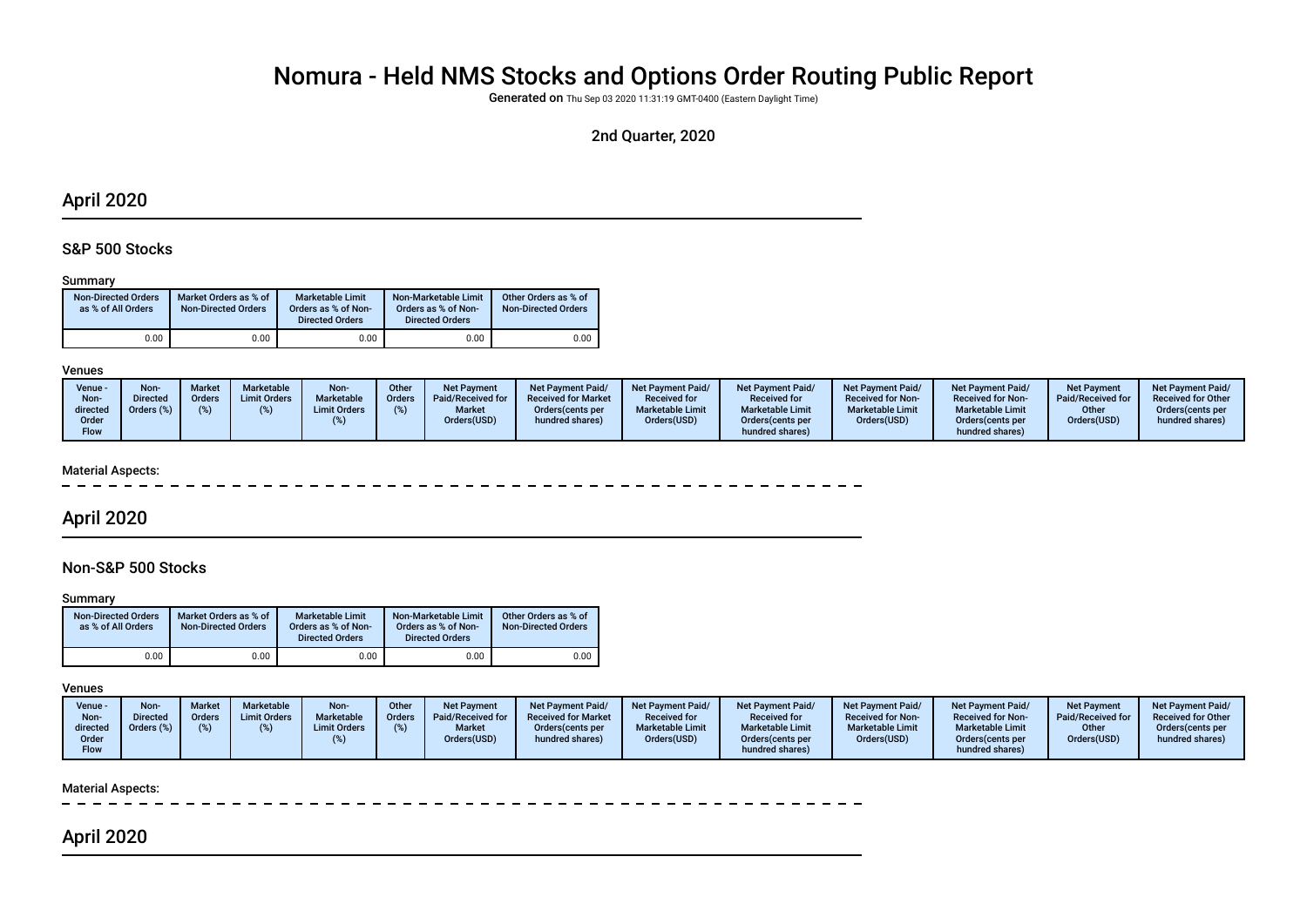## **Options**

### Summary

| <b>Non-Directed Orders</b><br>as % of All Orders | Market Orders as % of<br><b>Non-Directed Orders</b> | Marketable Limit<br>Orders as % of Non-<br><b>Directed Orders</b> | Non-Marketable Limit<br>Orders as % of Non-<br><b>Directed Orders</b> | Other Orders as % of<br><b>Non-Directed Orders</b> |
|--------------------------------------------------|-----------------------------------------------------|-------------------------------------------------------------------|-----------------------------------------------------------------------|----------------------------------------------------|
| 100.00                                           | 1.35                                                | 0.00                                                              | 0.00                                                                  | 98.65                                              |

#### Venues

| Venue -<br>Non-directed<br><b>Order Flow</b>                        | Non-<br><b>Directed</b><br>Orders (%) | <b>Market</b><br>Orders<br>(%) | Marketable<br><b>Limit Orders</b><br>(%) | Non-<br><b>Marketable</b><br><b>Limit Orders</b><br>(%) | Other<br>Orders<br>(%) | <b>Net Payment</b><br>Paid/Received for<br><b>Market</b><br>Orders(USD) | <b>Net Payment Paid/</b><br><b>Received for Market</b><br>Orders (cents per<br>hundred shares) | Net Payment Paid/<br><b>Received for</b><br><b>Marketable Limit</b><br>Orders(USD) | Net Payment Paid/<br><b>Received for</b><br><b>Marketable Limit</b><br>Orders (cents per<br>hundred shares) | Net Payment Paid/<br><b>Received for Non-</b><br><b>Marketable Limit</b><br>Orders(USD) | Net Payment Paid/<br><b>Received for Non-</b><br><b>Marketable Limit</b><br>Orders (cents per<br>hundred shares) | <b>Net Payment</b><br>Paid/Received for<br>Other<br>Orders(USD) | Net Payment Paid/<br><b>Received for Other</b><br>Orders (cents per<br>hundred shares) |
|---------------------------------------------------------------------|---------------------------------------|--------------------------------|------------------------------------------|---------------------------------------------------------|------------------------|-------------------------------------------------------------------------|------------------------------------------------------------------------------------------------|------------------------------------------------------------------------------------|-------------------------------------------------------------------------------------------------------------|-----------------------------------------------------------------------------------------|------------------------------------------------------------------------------------------------------------------|-----------------------------------------------------------------|----------------------------------------------------------------------------------------|
| <b>INSTINET</b>                                                     | 94.99                                 | 0.17                           | 0.00                                     | 0.00                                                    | 99.83                  |                                                                         | 0.0000                                                                                         | U                                                                                  | 0.0000                                                                                                      | $\Omega$                                                                                | 0.0000                                                                                                           | $-7,502.89$                                                     | $-2.2397$                                                                              |
| <b>ICAP</b>                                                         | 2.67                                  | 25.93                          | 0.00                                     | 0.00                                                    | 74.07                  | 2,909.83                                                                | 15.5158                                                                                        |                                                                                    | 0.0000                                                                                                      |                                                                                         | 0.0000                                                                                                           | 7,409.72                                                        | 15.5158                                                                                |
| <b>DASH</b><br><b>FINANCIAL LLC</b>                                 | 0.63                                  | 0.00                           | 0.00                                     | 0.00                                                    | 100.00                 |                                                                         | 0.0000                                                                                         |                                                                                    | 0.0000                                                                                                      |                                                                                         | 0.0000                                                                                                           | 550.46                                                          | 20.2600                                                                                |
| Pyramid                                                             | 0.63                                  | 0.00                           | 0.00                                     | 0.00                                                    | 100.00                 |                                                                         | 0.0000                                                                                         |                                                                                    | 0.0000                                                                                                      |                                                                                         | 0.0000                                                                                                           | 1,532.47                                                        | 65.4900                                                                                |
| CASY                                                                | 0.36                                  | 90.91                          | 0.00                                     | 0.00                                                    | 9.09                   | 2,282.8                                                                 | 13.4282                                                                                        |                                                                                    | 0.0000                                                                                                      |                                                                                         | 0.0000                                                                                                           | 1,230.96                                                        | 17.8400                                                                                |
| Lakeshore                                                           | 0.26                                  | 25.00                          | 0.00                                     | 0.00                                                    | 75.00                  | 130.67                                                                  | 59.9400                                                                                        |                                                                                    | 0.0000                                                                                                      | $\Omega$                                                                                | 0.0000                                                                                                           | 1,910.19                                                        | 52.8408                                                                                |
| MAXIM                                                               | 0.20                                  | 0.00                           | 0.00                                     | 0.00                                                    | 100.00                 |                                                                         | 0.0000                                                                                         |                                                                                    | 0.0000                                                                                                      |                                                                                         | 0.0000                                                                                                           | 441.9                                                           | 57.8400                                                                                |
| <b>TULLETT</b><br>PREBON<br><b>FINANCIAL</b><br><b>SERVICES LLC</b> | 0.13                                  | 25.00                          | 0.00                                     | 0.00                                                    | 75.00                  | 581.82                                                                  | 28.3400                                                                                        | n                                                                                  | 0.0000                                                                                                      | $\Omega$                                                                                | 0.0000                                                                                                           | 2,260.01                                                        | 25.9831                                                                                |
| Baycrest                                                            | 0.07                                  | 100.00                         | 0.00                                     | 0.00                                                    | 0.00                   | 35.96                                                                   | 35.9604                                                                                        |                                                                                    | 0.0000                                                                                                      |                                                                                         | 0.0000                                                                                                           |                                                                 | 0.0000                                                                                 |
| <b>XFA</b>                                                          | 0.07                                  | 0.00                           | 0.00                                     | 0.00                                                    | 100.00                 |                                                                         | 0.0000                                                                                         |                                                                                    | 0.0000                                                                                                      |                                                                                         | 0.0000                                                                                                           | 142.48                                                          | 71.2400                                                                                |

Material Aspects: INSTINET: Nomura receives rebates from Instinet

ICAP: No material aspects to report

DASH FINANCIAL LLC: No material aspects to report

Pyramid: No material aspects to report

CASY: No material aspects to report

Lakeshore: No material aspects to report

MAXIM: No material aspects to report

TULLETT PREBON FINANCIAL SERVICES LLC: No material aspects to report

Baycrest: No material aspects to report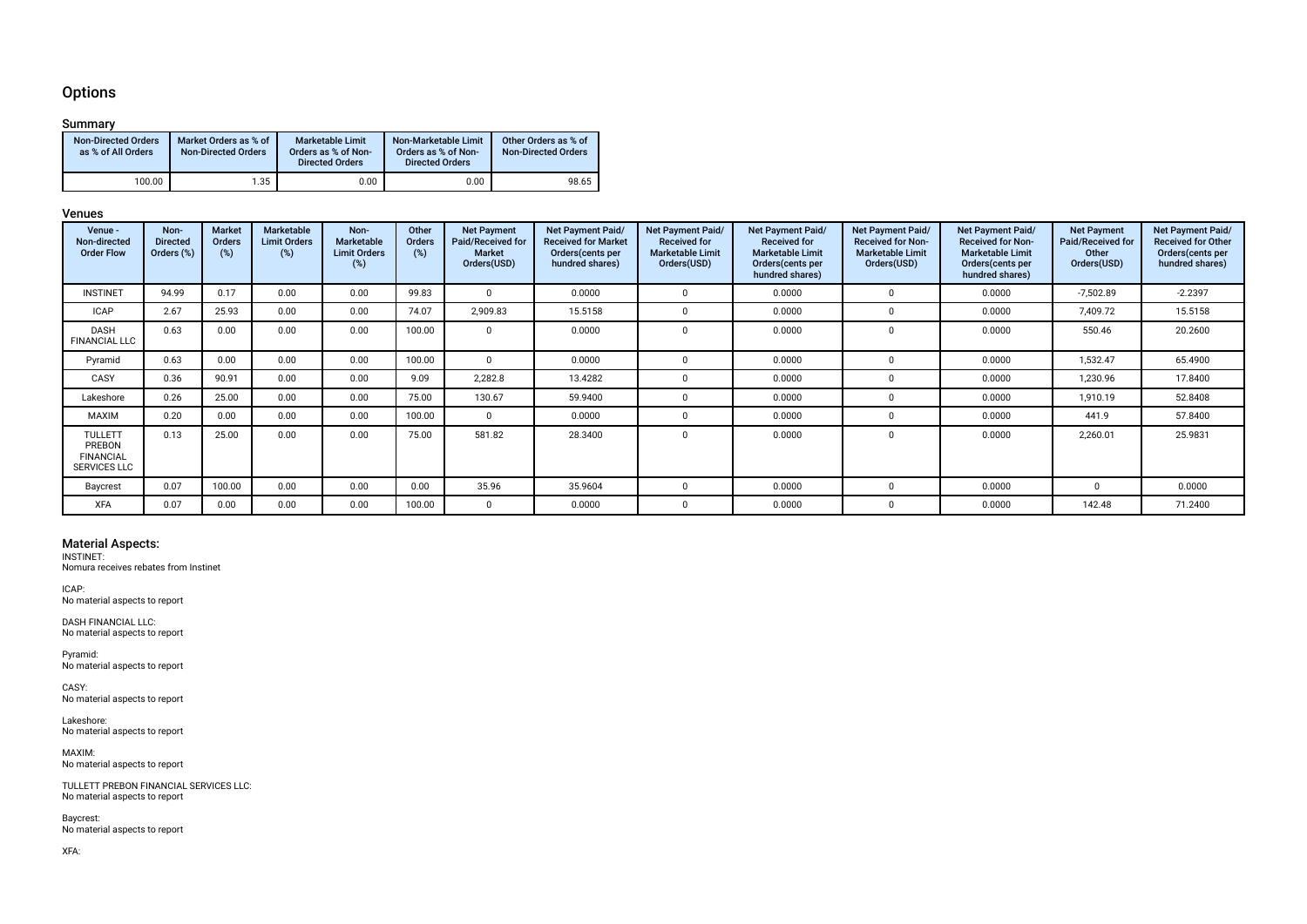# May 2020

# S&P 500 Stocks

### Summary

| <b>Non-Directed Orders</b><br>as % of All Orders | Market Orders as % of<br><b>Non-Directed Orders</b> | Marketable Limit<br>Orders as % of Non-<br><b>Directed Orders</b> | Non-Marketable Limit<br>Orders as % of Non-<br><b>Directed Orders</b> | Other Orders as % of<br><b>Non-Directed Orders</b> |
|--------------------------------------------------|-----------------------------------------------------|-------------------------------------------------------------------|-----------------------------------------------------------------------|----------------------------------------------------|
| 0.00                                             | 0.00                                                | 0.00                                                              | 0.00                                                                  | 0.00                                               |

#### Venues

 $\overline{a}$ 

| Venue -<br>Non-<br>directed<br>Order<br>Flow | <b>Non-</b><br><b>Directed</b><br>Orders (%) | <b>Market</b><br>Orders | <b>Marketable</b><br><b>Limit Orders</b> | Non-<br>Marketable<br><b>Limit Orders</b> | Other<br><b>Orders</b> | <b>Net Payment</b><br>Paid/Received for<br><b>Market</b><br>Orders(USD) | Net Payment Paid/<br><b>Received for Market</b><br>Orders(cents per<br>hundred shares) | <b>Net Payment Paid/</b><br><b>Received for</b><br><b>Marketable Limit</b><br>Orders(USD) | <b>Net Payment Paid/</b><br><b>Received for</b><br><b>Marketable Limit</b><br>Orders (cents per<br>hundred shares) | Net Payment Paid/<br><b>Received for Non-</b><br><b>Marketable Limit</b><br>Orders(USD) | Net Payment Paid/<br><b>Received for Non-</b><br><b>Marketable Limit</b><br>Orders(cents per<br>hundred shares) | <b>Net Payment</b><br>Paid/Received for<br>Other<br>Orders(USD) | <b>Net Payment Paid/</b><br><b>Received for Other</b><br>Orders (cents per<br>hundred shares) |
|----------------------------------------------|----------------------------------------------|-------------------------|------------------------------------------|-------------------------------------------|------------------------|-------------------------------------------------------------------------|----------------------------------------------------------------------------------------|-------------------------------------------------------------------------------------------|--------------------------------------------------------------------------------------------------------------------|-----------------------------------------------------------------------------------------|-----------------------------------------------------------------------------------------------------------------|-----------------------------------------------------------------|-----------------------------------------------------------------------------------------------|
|----------------------------------------------|----------------------------------------------|-------------------------|------------------------------------------|-------------------------------------------|------------------------|-------------------------------------------------------------------------|----------------------------------------------------------------------------------------|-------------------------------------------------------------------------------------------|--------------------------------------------------------------------------------------------------------------------|-----------------------------------------------------------------------------------------|-----------------------------------------------------------------------------------------------------------------|-----------------------------------------------------------------|-----------------------------------------------------------------------------------------------|

# Material Aspects:

# May 2020

# Non-S&P 500 Stocks

### Summary

| <b>Non-Directed Orders</b><br>as % of All Orders | Market Orders as % of<br><b>Non-Directed Orders</b> | <b>Marketable Limit</b><br>Orders as % of Non-<br><b>Directed Orders</b> | Non-Marketable Limit<br>Orders as % of Non-<br><b>Directed Orders</b> | Other Orders as % of<br><b>Non-Directed Orders</b> |
|--------------------------------------------------|-----------------------------------------------------|--------------------------------------------------------------------------|-----------------------------------------------------------------------|----------------------------------------------------|
| 0.00                                             | 0.00                                                | 0.00                                                                     | 0.00                                                                  | 0.00                                               |

### Venues

| Venue -<br>Non-<br>directed<br>Order<br>Flow | Non<br>)irected<br><i><b>urders</b></i> (%) | Marke<br>Orders | <b>Marketable</b><br><b>Limit Orders</b> | Non-<br><b>Marketable</b><br><b>Limit Orders</b> | <b>Other</b><br><b>Orders</b> | Net Payment<br>Paid/Received for<br><b>Market</b><br>Orders(USD) | <b>Net Payment Paid/</b><br><b>Received for Market</b><br>Orders (cents per<br>hundred shares) | Net Payment Paid/<br><b>Received for</b><br><b>Marketable Limit</b><br>Orders(USD) | <b>Net Payment Paid/</b><br><b>Received for</b><br><b>Marketable Limit</b><br>Orders (cents per<br>hundred shares) | Net Payment Paid/<br><b>Received for Non-</b><br><b>Marketable Limit</b><br>Orders(USD) | <b>Net Payment Paid/</b><br><b>Received for Non-</b><br><b>Marketable Limit</b><br>Orders (cents per<br>hundred shares) | <b>Net Payment</b><br>Paid/Received for<br>Other<br>Orders(USD) | <b>Net Payment Paid/</b><br><b>Received for Other</b><br>Orders (cents per<br>hundred shares) |
|----------------------------------------------|---------------------------------------------|-----------------|------------------------------------------|--------------------------------------------------|-------------------------------|------------------------------------------------------------------|------------------------------------------------------------------------------------------------|------------------------------------------------------------------------------------|--------------------------------------------------------------------------------------------------------------------|-----------------------------------------------------------------------------------------|-------------------------------------------------------------------------------------------------------------------------|-----------------------------------------------------------------|-----------------------------------------------------------------------------------------------|
|----------------------------------------------|---------------------------------------------|-----------------|------------------------------------------|--------------------------------------------------|-------------------------------|------------------------------------------------------------------|------------------------------------------------------------------------------------------------|------------------------------------------------------------------------------------|--------------------------------------------------------------------------------------------------------------------|-----------------------------------------------------------------------------------------|-------------------------------------------------------------------------------------------------------------------------|-----------------------------------------------------------------|-----------------------------------------------------------------------------------------------|

## Material Aspects:

 $\sim$ 

# May 2020

**Options** 

Summary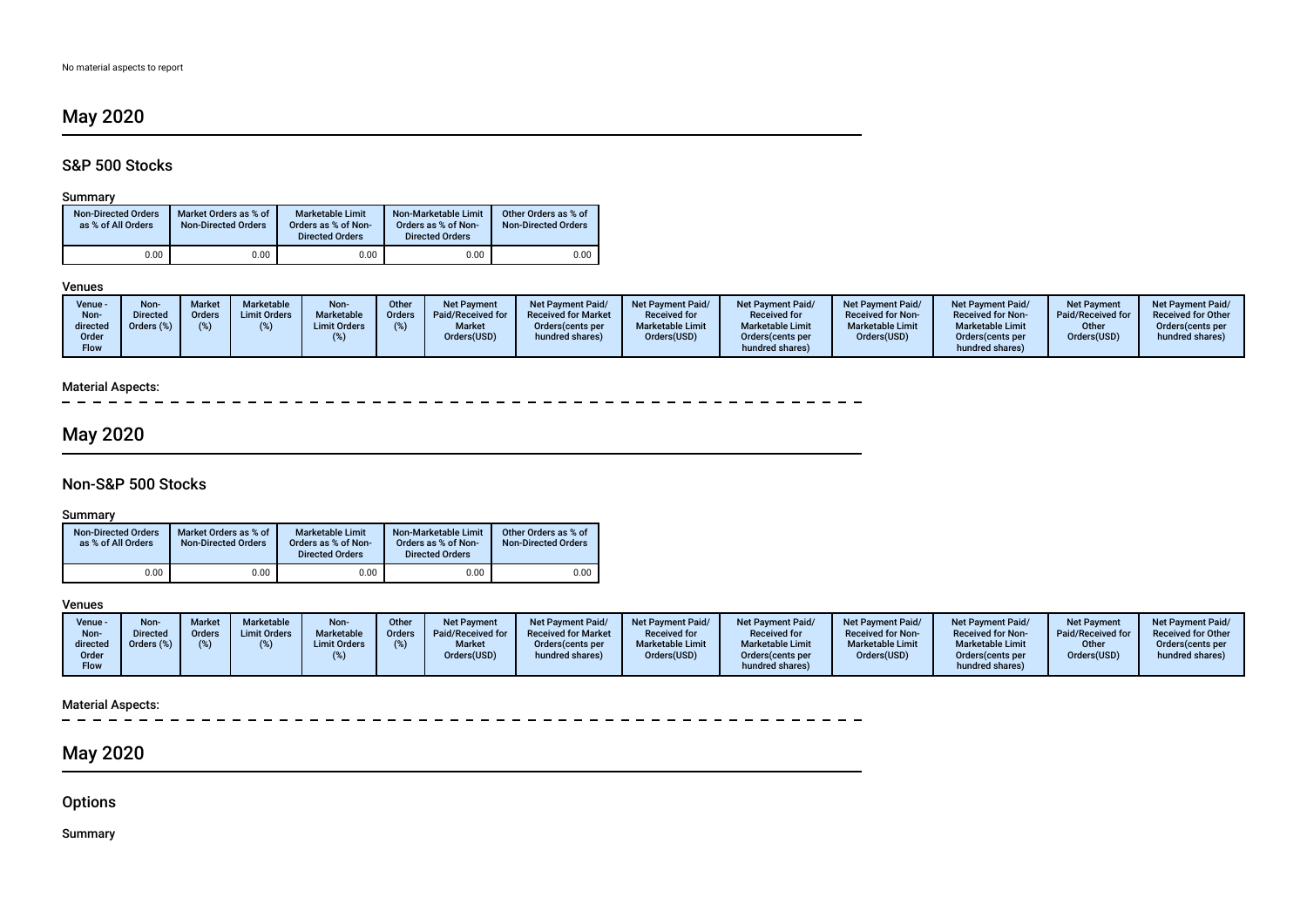| <b>Non-Directed Orders</b><br>as % of All Orders | Market Orders as % of<br><b>Non-Directed Orders</b> | Marketable Limit<br>Orders as % of Non-<br><b>Directed Orders</b> | Non-Marketable Limit<br>Orders as % of Non-<br><b>Directed Orders</b> | Other Orders as % of<br><b>Non-Directed Orders</b> |
|--------------------------------------------------|-----------------------------------------------------|-------------------------------------------------------------------|-----------------------------------------------------------------------|----------------------------------------------------|
| 100.00                                           | 2.14                                                | 0.00                                                              | 0.00                                                                  | 97.86                                              |

Venues

| Venue -<br>Non-directed<br><b>Order Flow</b>                        | Non-<br><b>Directed</b><br>Orders (%) | <b>Market</b><br>Orders<br>(%) | Marketable<br><b>Limit Orders</b><br>(%) | Non-<br>Marketable<br><b>Limit Orders</b><br>(%) | Other<br>Orders<br>(%) | <b>Net Payment</b><br>Paid/Received for<br><b>Market</b><br>Orders(USD) | Net Payment Paid/<br><b>Received for Market</b><br>Orders (cents per<br>hundred shares) | Net Payment Paid/<br><b>Received for</b><br><b>Marketable Limit</b><br>Orders(USD) | Net Payment Paid/<br><b>Received for</b><br><b>Marketable Limit</b><br>Orders(cents per<br>hundred shares) | Net Payment Paid/<br>Received for Non-<br><b>Marketable Limit</b><br>Orders(USD) | Net Payment Paid/<br><b>Received for Non-</b><br><b>Marketable Limit</b><br>Orders(cents per<br>hundred shares) | <b>Net Payment</b><br>Paid/Received for<br>Other<br>Orders(USD) | Net Payment Paid/<br><b>Received for Other</b><br>Orders(cents per<br>hundred shares) |
|---------------------------------------------------------------------|---------------------------------------|--------------------------------|------------------------------------------|--------------------------------------------------|------------------------|-------------------------------------------------------------------------|-----------------------------------------------------------------------------------------|------------------------------------------------------------------------------------|------------------------------------------------------------------------------------------------------------|----------------------------------------------------------------------------------|-----------------------------------------------------------------------------------------------------------------|-----------------------------------------------------------------|---------------------------------------------------------------------------------------|
| <b>INSTINET</b>                                                     | 91.14                                 | 0.22                           | 0.00                                     | 0.00                                             | 99.78                  | $\Omega$                                                                | 0.0000                                                                                  | $\Omega$                                                                           | 0.0000                                                                                                     | $\Omega$                                                                         | 0.0000                                                                                                          | 9,461.65                                                        | 3.5820                                                                                |
| CASY                                                                | 4.63                                  | 21.51                          | 0.00                                     | 0.00                                             | 78.49                  | 2,314.72                                                                | 10.8038                                                                                 | $\mathbf 0$                                                                        | 0.0000                                                                                                     | 0                                                                                | 0.0000                                                                                                          | 8,489.68                                                        | 13.4006                                                                               |
| <b>ICAP</b>                                                         | 2.34                                  | 25.53                          | 0.00                                     | 0.00                                             | 74.47                  | 1,338.97                                                                | 18.6851                                                                                 | $\Omega$                                                                           | 0.0000                                                                                                     | $\Omega$                                                                         | 0.0000                                                                                                          | 4,583.45                                                        | 18.6851                                                                               |
| Pyramid                                                             | 0.80                                  | 25.00                          | 0.00                                     | 0.00                                             | 75.00                  | 243.62                                                                  | 65.4900                                                                                 | $\Omega$                                                                           | 0.0000                                                                                                     | $\Omega$                                                                         | 0.0000                                                                                                          | 474.15                                                          | 65.4900                                                                               |
| <b>MAXIM</b>                                                        | 0.35                                  | 0.00                           | 0.00                                     | 0.00                                             | 100.00                 | $\Omega$                                                                | 0.0000                                                                                  | $\Omega$                                                                           | 0.0000                                                                                                     | $\Omega$                                                                         | 0.0000                                                                                                          | 118.57                                                          | 57.8400                                                                               |
| DASH<br><b>FINANCIAL LLC</b>                                        | 0.20                                  | 0.00                           | 0.00                                     | 0.00                                             | 100.00                 | $\Omega$                                                                | 0.0000                                                                                  | 0                                                                                  | 0.0000                                                                                                     | $\Omega$                                                                         | 0.0000                                                                                                          | 54.5                                                            | 20.2600                                                                               |
| Lakeshore                                                           | 0.20                                  | 50.00                          | 0.00                                     | 0.00                                             | 50.00                  | 239.76                                                                  | 59.9400                                                                                 | $\Omega$                                                                           | 0.0000                                                                                                     | $\Omega$                                                                         | 0.0000                                                                                                          | 7,423.57                                                        | 59.9400                                                                               |
| <b>TULLETT</b><br>PREBON<br><b>FINANCIAL</b><br><b>SERVICES LLC</b> | 0.15                                  | 0.00                           | 0.00                                     | 0.00                                             | 100.00                 | $\Omega$                                                                | 0.0000                                                                                  | 0                                                                                  | 0.0000                                                                                                     | 0                                                                                | 0.0000                                                                                                          | 1,469.43                                                        | 28.3400                                                                               |
| <b>XFA</b>                                                          | 0.10                                  | 0.00                           | 0.00                                     | 0.00                                             | 100.00                 | $\Omega$                                                                | 0.0000                                                                                  | $\Omega$                                                                           | 0.0000                                                                                                     | $\Omega$                                                                         | 0.0000                                                                                                          | 1,249.55                                                        | 71.2400                                                                               |
| <b>DYNAMEX</b><br>TRADING, LLC                                      | 0.05                                  | 100.00                         | 0.00                                     | 0.00                                             | 0.00                   | 756.8                                                                   | 37.8400                                                                                 | 0                                                                                  | 0.0000                                                                                                     | $\mathbf 0$                                                                      | 0.0000                                                                                                          | $\Omega$                                                        | 0.0000                                                                                |

#### Material Aspects:

INSTINET: Nomura receives rebates from Instinet

CASY: No material aspects to report

ICAP: No material aspects to report

Pyramid: No material aspects to report

MAXIM: No material aspects to report

DASH FINANCIAL LLC: No material aspects to report

Lakeshore: No material aspects to report

TULLETT PREBON FINANCIAL SERVICES LLC: No material aspects to report

XFA: No material aspects to report

DYNAMEX TRADING, LLC: No material aspects to report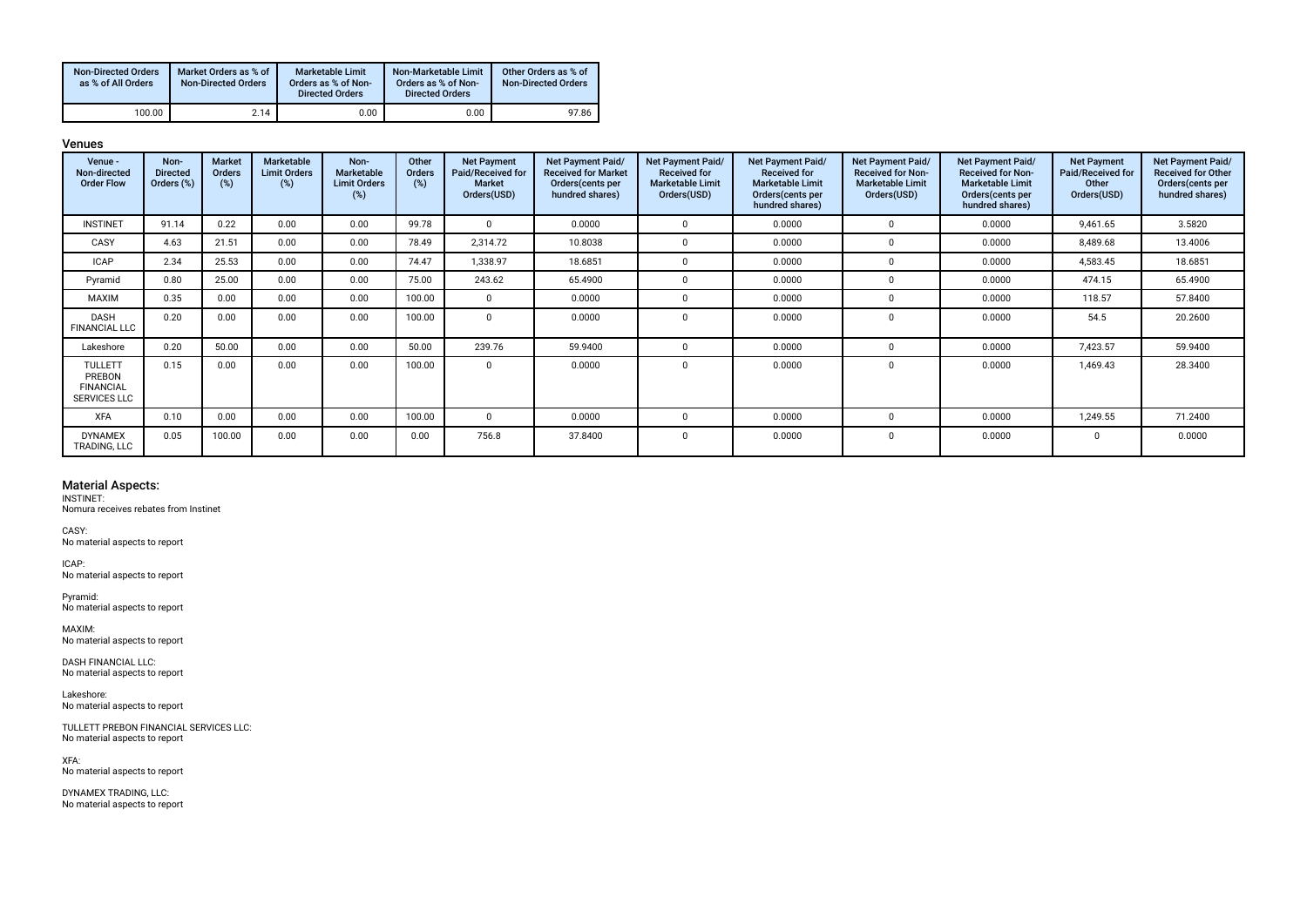# June 2020

# S&P 500 Stocks

### Summary

| <b>Non-Directed Orders</b><br>as % of All Orders |      | Market Orders as % of<br><b>Non-Directed Orders</b> | Marketable Limit<br>Orders as % of Non-<br><b>Directed Orders</b> | Non-Marketable Limit<br>Orders as % of Non-<br><b>Directed Orders</b> | Other Orders as % of<br><b>Non-Directed Orders</b> |
|--------------------------------------------------|------|-----------------------------------------------------|-------------------------------------------------------------------|-----------------------------------------------------------------------|----------------------------------------------------|
|                                                  | 0.00 | 0.00                                                | 0.00                                                              | 0.00                                                                  | 0.00                                               |

### Venues

| Non-<br>Other<br>Marketable<br><b>Market</b><br>Venue -<br><b>Net Payment</b><br><b>Net Payment Paid/</b><br><b>Net Payment Paid/</b><br><b>Non</b><br>Marketable<br><b>Limit Orders</b><br><b>Received for Market</b><br>Paid/Received for<br><b>Directed</b><br>Orders<br><b>Received for</b><br>Order:<br>Non-<br><b>Marketable Limit</b><br>Orders (%)<br><b>Market</b><br><b>Limit Orders</b><br>directed<br>Orders (cents per<br>Orders(USD)<br>Orders(USD)<br>hundred shares)<br>Order<br><b>Flow</b> | <b>Net Payment Paid/</b><br><b>Net Payment Paid/</b><br><b>Received for</b><br><b>Received for Non-</b><br><b>Marketable Limit</b><br><b>Marketable Limit</b><br>Orders(USD)<br>Orders (cents per<br>hundred shares) | <b>Net Payment Paid/</b><br><b>Net Payment</b><br>Paid/Received for<br><b>Received for Non-</b><br><b>Marketable Limit</b><br>Other<br>Orders(USD)<br>Orders (cents per<br>hundred shares) | <b>Net Payment Paid/</b><br><b>Received for Other</b><br>Orders(cents per<br>hundred shares) |
|--------------------------------------------------------------------------------------------------------------------------------------------------------------------------------------------------------------------------------------------------------------------------------------------------------------------------------------------------------------------------------------------------------------------------------------------------------------------------------------------------------------|----------------------------------------------------------------------------------------------------------------------------------------------------------------------------------------------------------------------|--------------------------------------------------------------------------------------------------------------------------------------------------------------------------------------------|----------------------------------------------------------------------------------------------|
|--------------------------------------------------------------------------------------------------------------------------------------------------------------------------------------------------------------------------------------------------------------------------------------------------------------------------------------------------------------------------------------------------------------------------------------------------------------------------------------------------------------|----------------------------------------------------------------------------------------------------------------------------------------------------------------------------------------------------------------------|--------------------------------------------------------------------------------------------------------------------------------------------------------------------------------------------|----------------------------------------------------------------------------------------------|

### Material Aspects:

\_ \_ \_ \_ \_ \_ \_ \_ \_ \_ \_ \_ \_ \_ \_ \_  $\overline{\phantom{0}}$ 

# June 2020

# Non-S&P 500 Stocks

## Summary

| <b>Non-Directed Orders</b><br>as % of All Orders |      | Market Orders as % of<br><b>Non-Directed Orders</b> | <b>Marketable Limit</b><br>Orders as % of Non-<br><b>Directed Orders</b> | Non-Marketable Limit<br>Orders as % of Non-<br><b>Directed Orders</b> | Other Orders as % of<br><b>Non-Directed Orders</b> |  |  |
|--------------------------------------------------|------|-----------------------------------------------------|--------------------------------------------------------------------------|-----------------------------------------------------------------------|----------------------------------------------------|--|--|
|                                                  | 0.00 | 0.00                                                | 0.00                                                                     | 0.00                                                                  | 0.00                                               |  |  |

#### Venues

| Venue -<br>Non-<br>directed<br>Order<br><b>Flow</b> | Non<br>)irected<br>$Jrders (\%)$ | <b>Market</b><br><b>Orders</b> | Marketable<br><b>Limit Orders</b> | Non-<br><b>Marketable</b><br><b>Limit Orders</b> | <b>Other</b><br><b>Orders</b> | <b>Net Payment</b><br>Paid/Received for<br><b>Market</b><br>Orders(USD) | <b>Net Payment Paid/</b><br><b>Received for Market</b><br>Orders (cents per<br>hundred shares) | Net Payment Paid/<br><b>Received for</b><br><b>Marketable Limit</b><br>Orders(USD) | <b>Net Payment Paid/</b><br><b>Received for</b><br><b>Marketable Limit</b><br>Orders (cents per<br>hundred shares) | Net Payment Paid/<br><b>Received for Non-</b><br><b>Marketable Limit</b><br>Orders(USD) | <b>Net Payment Paid/</b><br><b>Received for Non-</b><br><b>Marketable Limit</b><br>Orders(cents per<br>hundred shares) | <b>Net Payment</b><br>Paid/Received for<br>Other<br>Orders(USD) | <b>Net Payment Paid/</b><br><b>Received for Other</b><br>Orders(cents per<br>hundred shares) |
|-----------------------------------------------------|----------------------------------|--------------------------------|-----------------------------------|--------------------------------------------------|-------------------------------|-------------------------------------------------------------------------|------------------------------------------------------------------------------------------------|------------------------------------------------------------------------------------|--------------------------------------------------------------------------------------------------------------------|-----------------------------------------------------------------------------------------|------------------------------------------------------------------------------------------------------------------------|-----------------------------------------------------------------|----------------------------------------------------------------------------------------------|
|-----------------------------------------------------|----------------------------------|--------------------------------|-----------------------------------|--------------------------------------------------|-------------------------------|-------------------------------------------------------------------------|------------------------------------------------------------------------------------------------|------------------------------------------------------------------------------------|--------------------------------------------------------------------------------------------------------------------|-----------------------------------------------------------------------------------------|------------------------------------------------------------------------------------------------------------------------|-----------------------------------------------------------------|----------------------------------------------------------------------------------------------|

# Material Aspects:<br> $- - - - -$

\_ \_ \_ \_ \_ \_ \_ \_ \_ \_ \_ \_ \_ \_

# June 2020

# **Options**

Summary

| <b>Non-Directed Orders</b><br>as % of All Orders | Market Orders as % of<br><b>Non-Directed Orders</b> | <b>Marketable Limit</b><br>Orders as % of Non-<br><b>Directed Orders</b> | Non-Marketable Limit<br>Orders as % of Non-<br><b>Directed Orders</b> | Other Orders as % of<br><b>Non-Directed Orders</b> |
|--------------------------------------------------|-----------------------------------------------------|--------------------------------------------------------------------------|-----------------------------------------------------------------------|----------------------------------------------------|
| 100.00                                           | 4.83                                                | 0.00                                                                     | 0.00                                                                  | 95.17                                              |